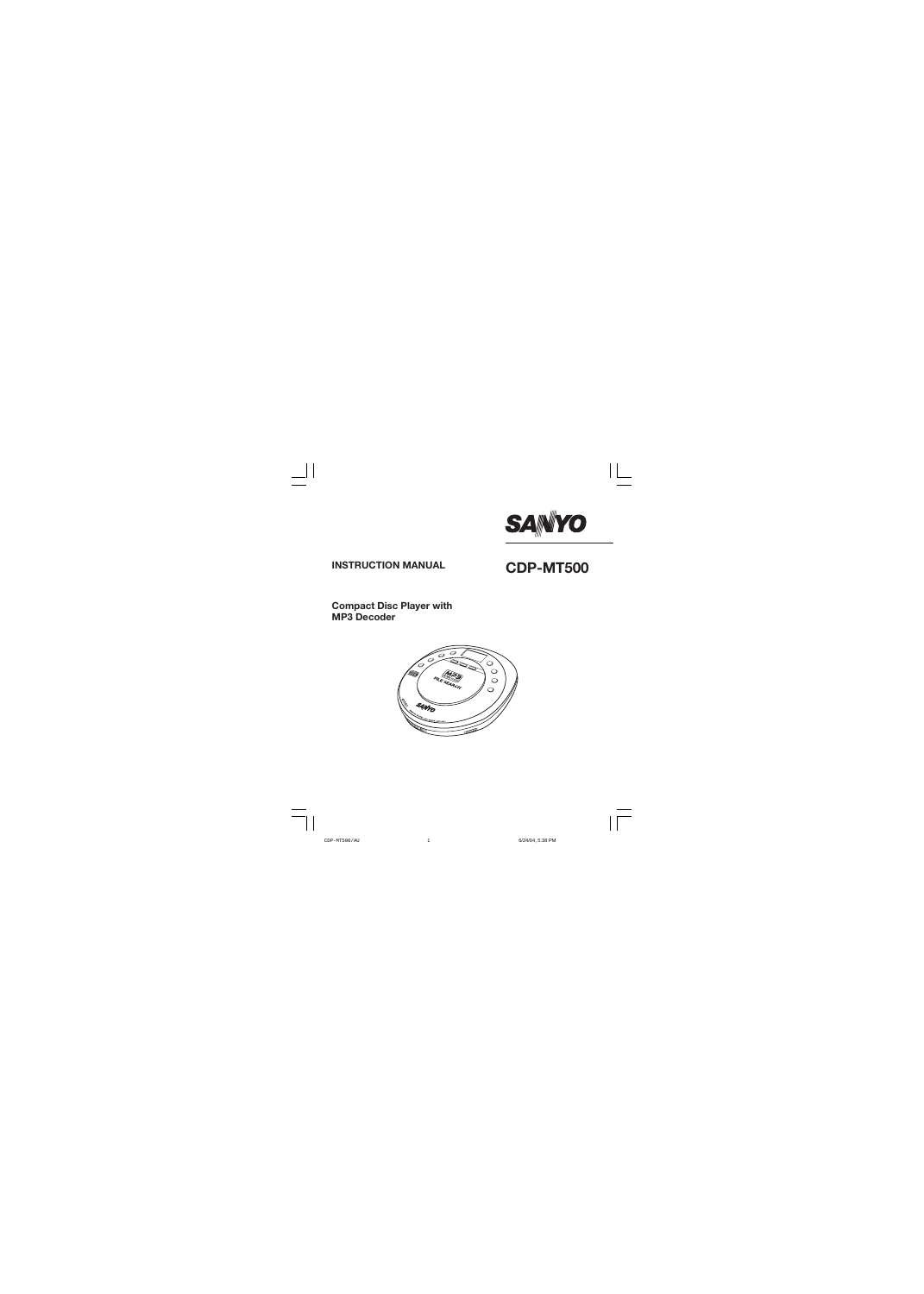### **PRECAUTIONS**

### **CAUTION**

USE OF CONTROLS OR ADJUSTMENT OR PERFORMANCE OF PRO-CEDURES OTHER THAN THOSE SPECIFIED HEREIN MAY RESULT IN HAZARDOUS RADIATION EXPOSURE.

THIS PRODUCT SHOULD NOT BE ADJUSTED OR REPAIRED BY ANY-ONE EXCEPT QUALIFIED SERVICE PERSONNEL.



CAUTION – INVISIBLE LASER RADIATION WHEN OPEN AND INTERLOCKS DEFEATED. AVOID EXPOSURE TO BEAM. ADVARSEL – USYNLIG LASER STRÅLING VED ÅBNING, NÅR SIKKERHEDSAFBRYDERE ER UDE AF FUNKTION, UNDGÅ UDS ÆTTELSE FOR STRÅLING. VARNING – OSYNLIG LASER STRÅLNING NÄR DENNA DEL ÄR ÖPPNAD OCH SPÄRR ÄR URKOPPLAD. STRÅLEN ÄR FARLIG. VORSICHT – UNSICHTBARE LASERSTRAHLUNG TRITT AUS, WENN DECKEL GEÖFFNET UND WENN SICHERHEITSVERRIEGELUNG ÜBERBRÜCKT IST. NICHT, DEM STRAHL AUSSETZEN. VARO – AVATTAESSA JA SUOJALUKITUS OHITETTAESSA OLET ALTTIINA NÄKYMÄTTÖMÄLLE LASERSÄTEILYLLE. ÄLÄ KATSO SÄTEESEEN.



CLASS 1 LASER PRODUCT LUOKAN 1 LASERLAITE KLASS 1 LASERAPPARAT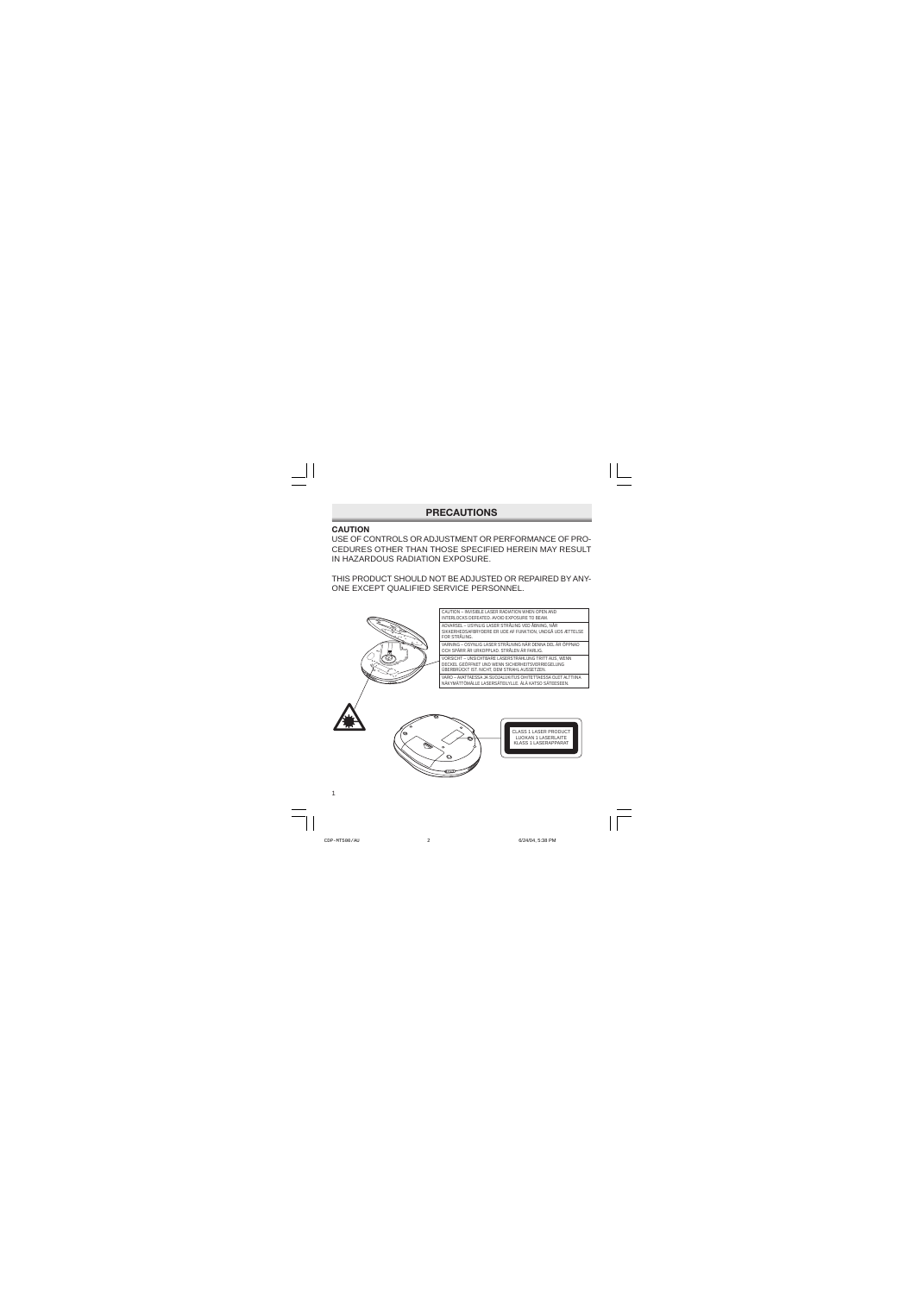- High volume levels can create potentially dangerous situations by drowning out surrounding sounds. Use caution when driving while operating the unit, and obey all applicable laws. Do not play your headset at a high volume level. Hearing experts advise against continuous extended play. If you experience a ringing in your ears, reduce the volume or discontinue use.
- Do not use while bicycling, running or operating a motorized vehicle.
- The rating label is located on the bottom of the unit.
- The apparatus shall not be exposed to dripping or splashing.
- Do not use where there are extremes of temperature (below 5°C or exceeding 35°C).
- Sudden changes in the ambient temperature may cause condensation to form on the optical lens inside the unit. If this happens, take out the disc, leave the unit for about 1 hour, and then proceed to operate.
- Do not insert pins, etc., inside the unit. This unit is equipped with a safety device which automatically turns the laser beam off when the disc compartment is opened. If a pin or other metal object should get inside the unit, however, this safety device may be deactivated.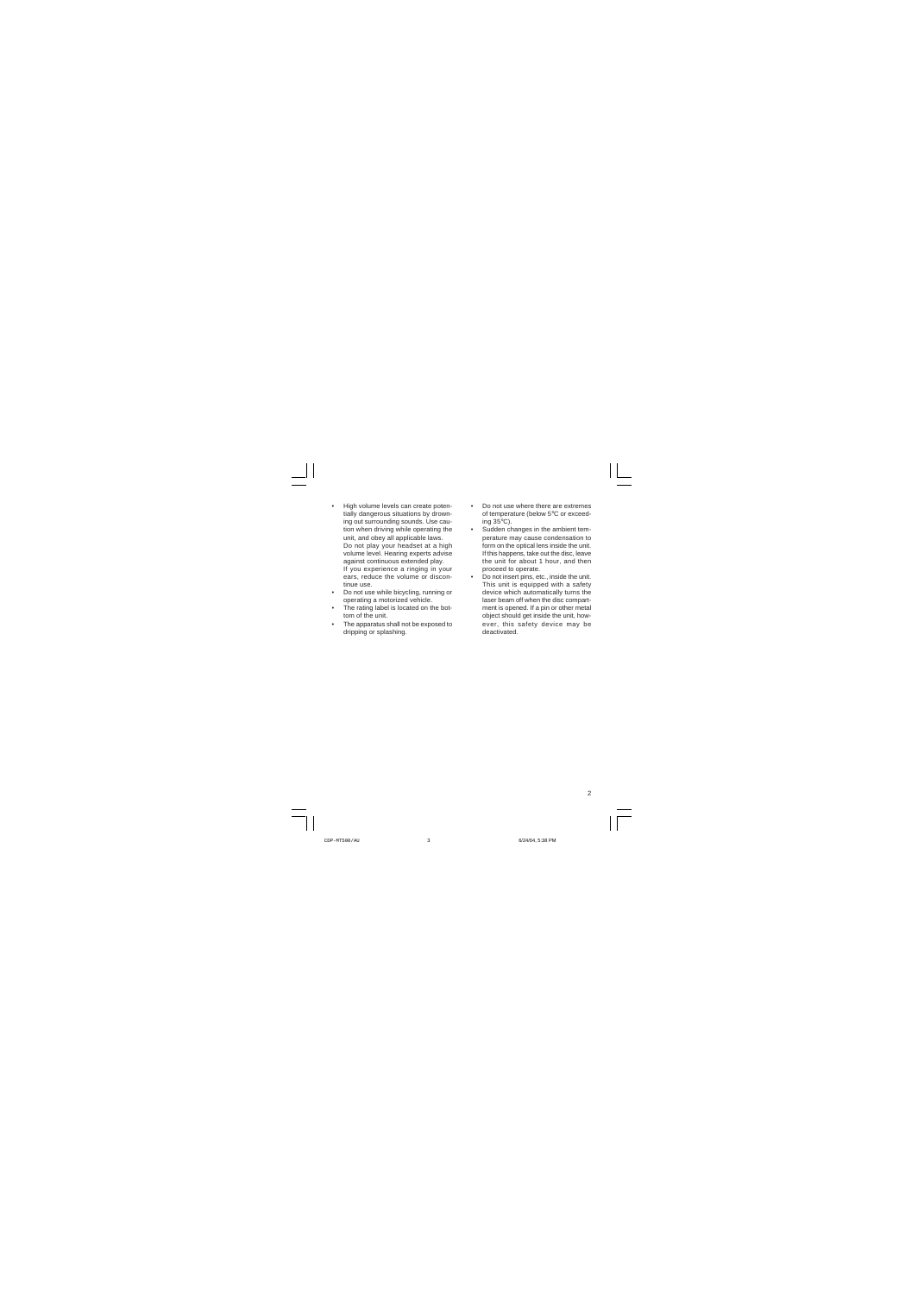### **CONTROLS**



- 1. Disc compartment
- 2. Function switch (FUNCTION)
- 3. Open switch (OPEN)
- 4. Hold switch (HOLD)
- 5. Bass expander switch (DBBS)
- 6. Volume control (VOLUME)
- 7. Headphones socket (PHONES)
- 8. Line output socket (LINE OUT)
- 9. Mode/ $\blacktriangleleft$  button (MODE/ $\blacktriangleleft$ )
- 10. Resume/ $\blacktriangleright$  button (RESUME/ $\blacktriangleright$ )
- 11. Enter/Clear button (ENTER/CLEAR)
- 12. Programme/Memory button (PROG/MEMORY)
- 13. Preset tuning down/ $\nabla$  button (PRESET DOWN/ p)
- 14. Display
- 15. Anti roiling shock/Band select/Menu button (ASR/BAND/MENU)
- 16. Preset tuning up/ $\triangle$  button (PRESET UP/ $\triangle$ )
- 17. Search/Skip/Tuning down button  $(SKIP/TUN - / | \blacktriangleleft \blacktriangleleft)$
- 18. External DC socket (DC IN 4.5V)
- 19. Search/Skip/Tuning up button  $(SKIP/TUN + / P)$
- 20. Power off function/Stop button  $(POWER OFF / \blacksquare)$
- 21. Power on function/Play/Pause button (POWER ON/ $\blacktriangleright$ /II)
- 22. Battery compartment lid (back panel)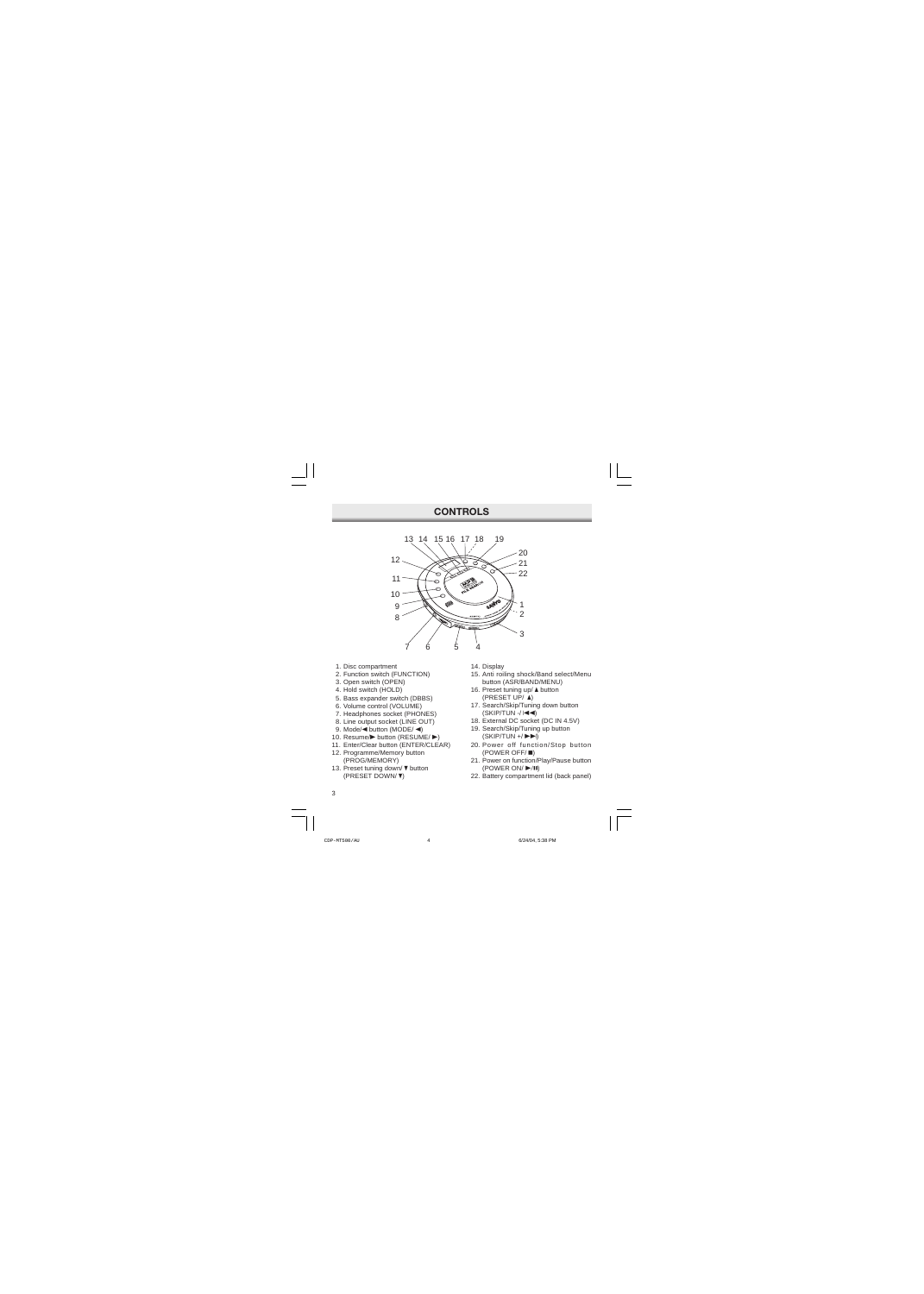The buttons on the remote control function in the same way as the corresponding buttons on the unit.

- 1. Search/Skip/Tuning down button ( $\blacktriangleleft$ )
- 2. Search/Skip/Tuning up button  $(\triangleright\bigtriangleright)$
- 3. Volume control (VOLUME)
- 4. Play/Pause button (PLAY/PAUSE >II)
- 5. Stop button (STOP  $\blacksquare$ )

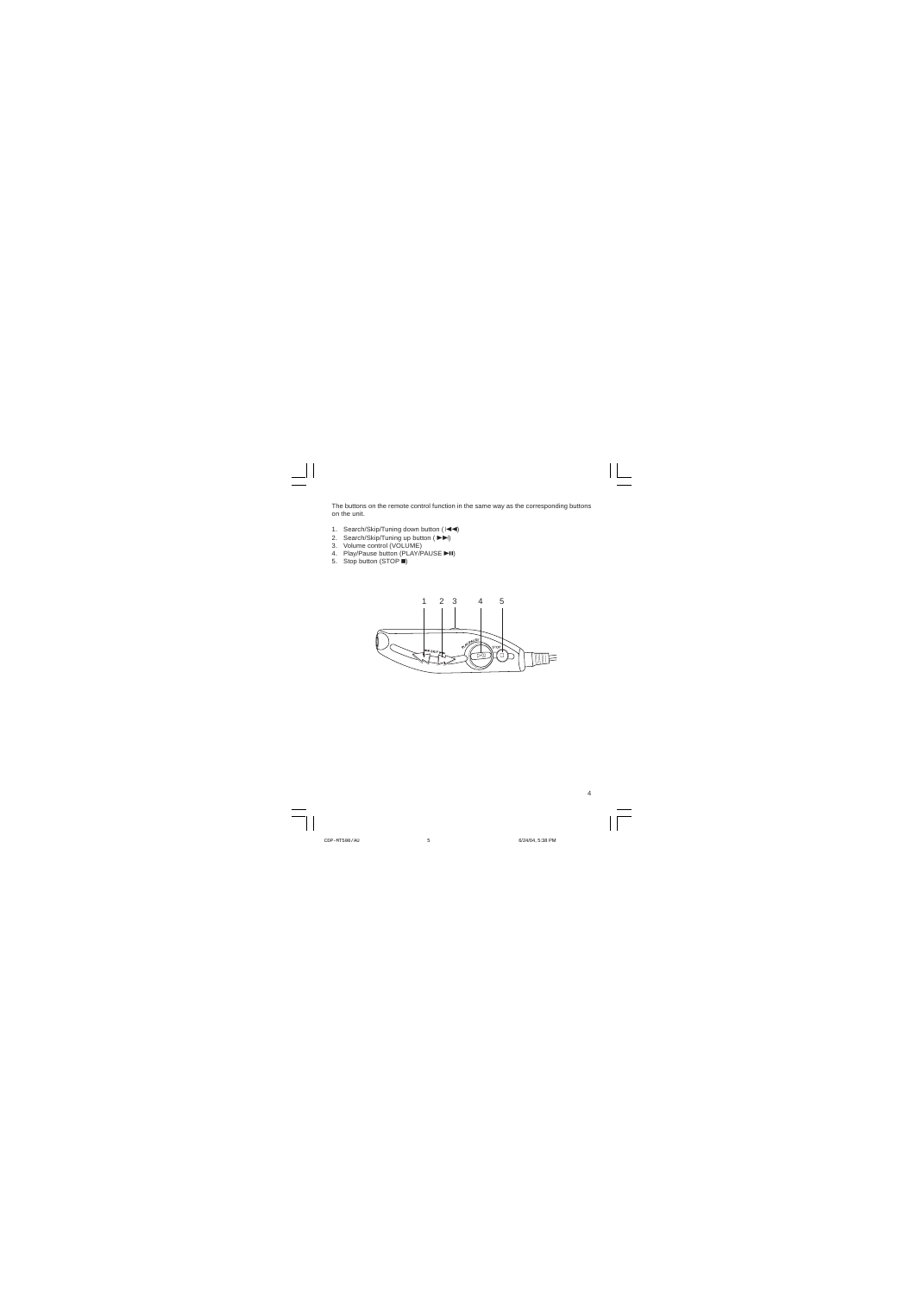### **POWER SUPPLY**

#### **AC adaptor**

Plug one end of the AC adaptor into the DC IN 4.5V socket, then plug the other end into an AC outlet.

- Use only the supplied AC adaptor
- If the AC adaptor is connected. The power supply automatically switches to the AC power source and the installed batteries are disconnected.

#### **Alkaline batteries**

Install two " AA" batteries (not supplied) as shown below. Observe proper polarity.



#### **Battery replacement**

If the rechargeable battery or alkaline batteries are weak and discharged, "Low Battery" appears on the display, then the power automatically turns off. If this occurs, replace the alkaline batteries.

• Dispose of all used batteries safety and in accordance with all applicable laws.

Note:

When you are not going to use the unit for one month or more, take the batteries out of the battery compartment.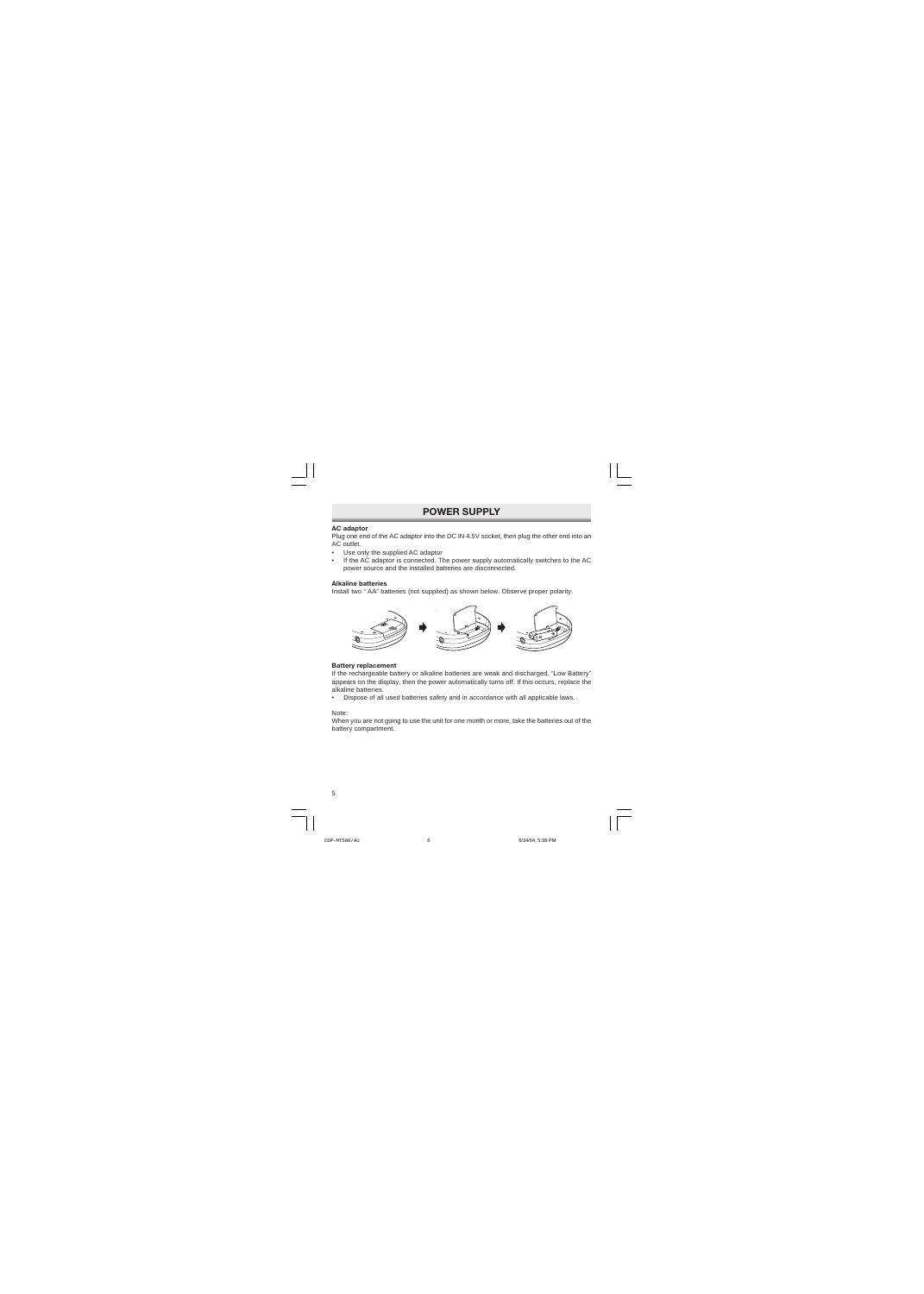### **REMOTE CONTROL AND HANDPHONES CONNECTIONS**

Be sure to reduce the volume before connecting or disconnecting the headphones.

Connect the remote control/headphones or headphones to the PHONES socket.

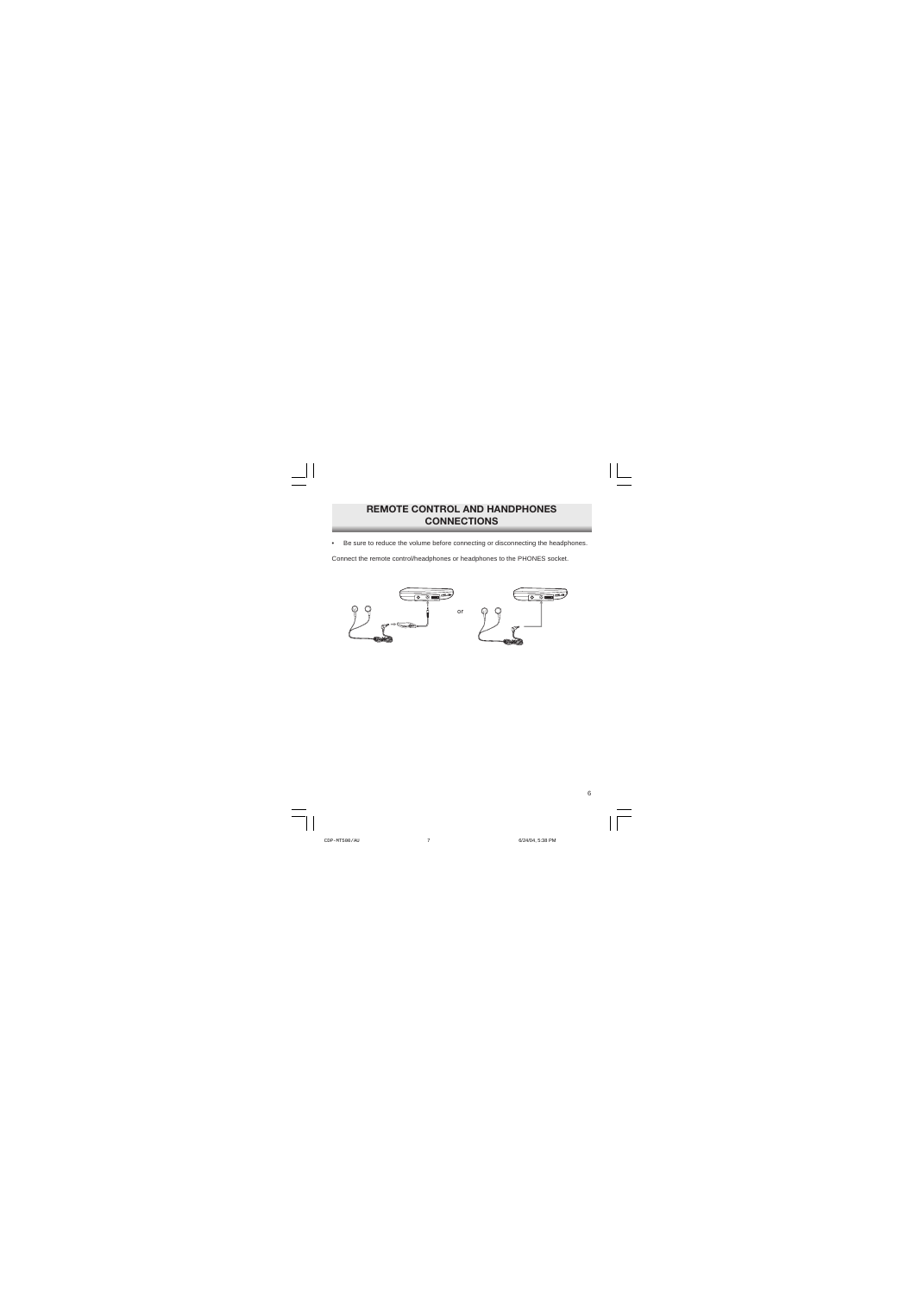### **INFORMATION**

This unit can play back the CD-R/RW that has recorded music data or MP3 files. Before playing back Music CD or MP3 CD, please read the following.

- MP3 CD is the disc that standardized by ISO9660, its file name must include 3-digits extension letters, "mp3".
- The directory and file names of the MP3 CD must be corresponded to the ISO standardized files.
- Single-session disc can be played back.
- Some multi-session discs and mixed discs cannot be played back depending on the recording condition.
- This unit can recognize up to 99 folders or 300 files per disc. The CD with 99 folders or 300 files and over is not available to this unit. And if CD has a long file name, this unit can't recognize up to 300 files.
- This unit can recognize up to 8 directory trees per disc.
- MP3 CD may not be played in the recorded order.
- Music section in "CD Extra" can be played back, not Data section.
- Music files recorded by "Packet Writing" cannot be played back.

#### **Notes on disc writing method**

When you make MP3 CD by using your PC, set 44.1 kHz of sampling frequency. There are three basic methods for writing to a CD: "Track-at-Once", "Disc-at-Once", and "Packet Writing".

Music files recorded by "Track-at-Once" or "Disc-at-Once" can be played back on this unit. (Note: The unit cannot play back the music files added with "Track-at-Once".) Music files recorded by "Packet Writing" cannot be played back.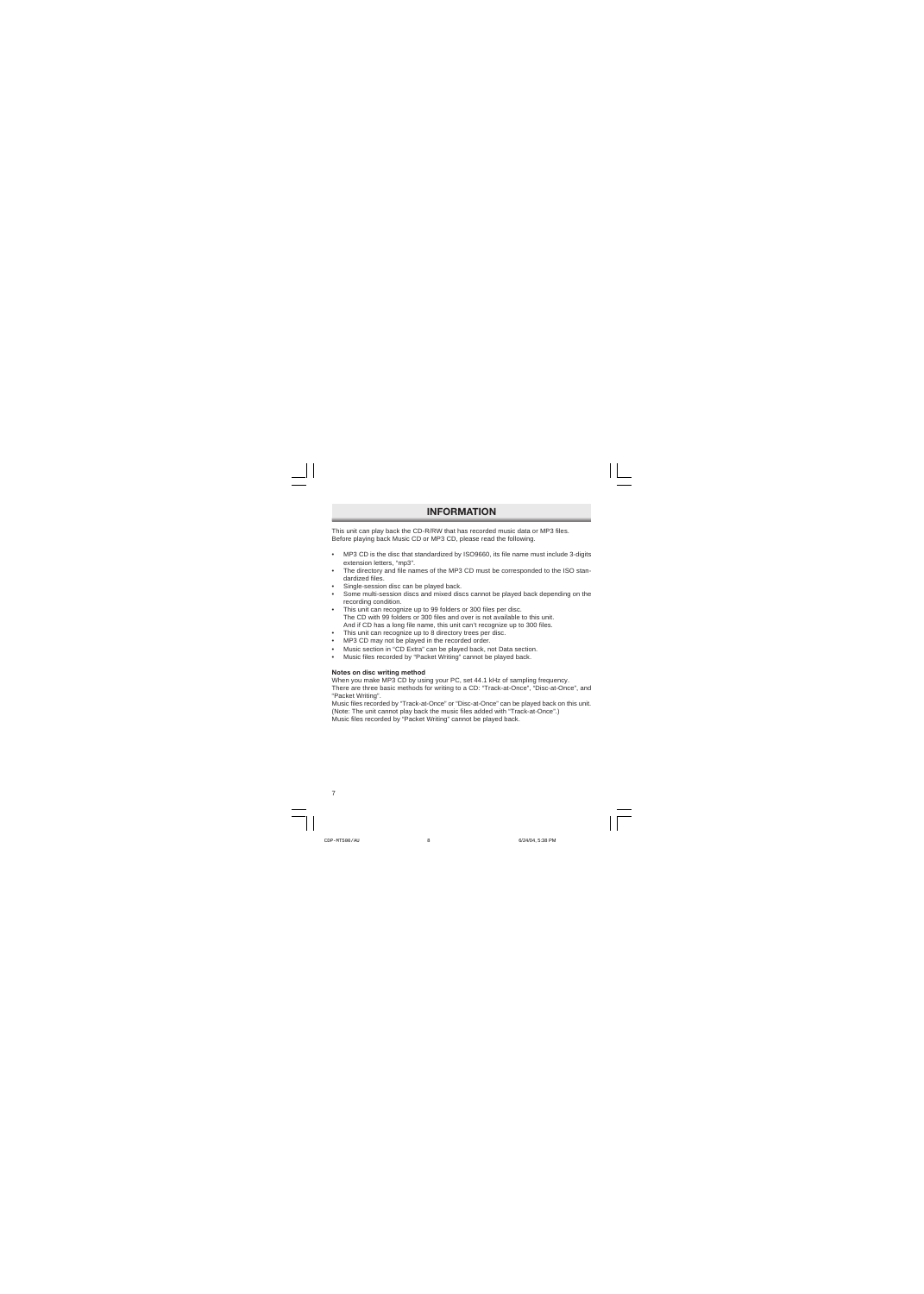#### **MP3 CD directory sample:**

Playback order: song01  $\implies$  song02  $\implies$  ... song14



#### **CAUTION:**

- Some MP3 CDs can not be played back depending on the recording conditions.
- The CD-R/RW that has no music data or non-MP3 files can not be played back.
- Do not make an empty folder. It may not work correctly.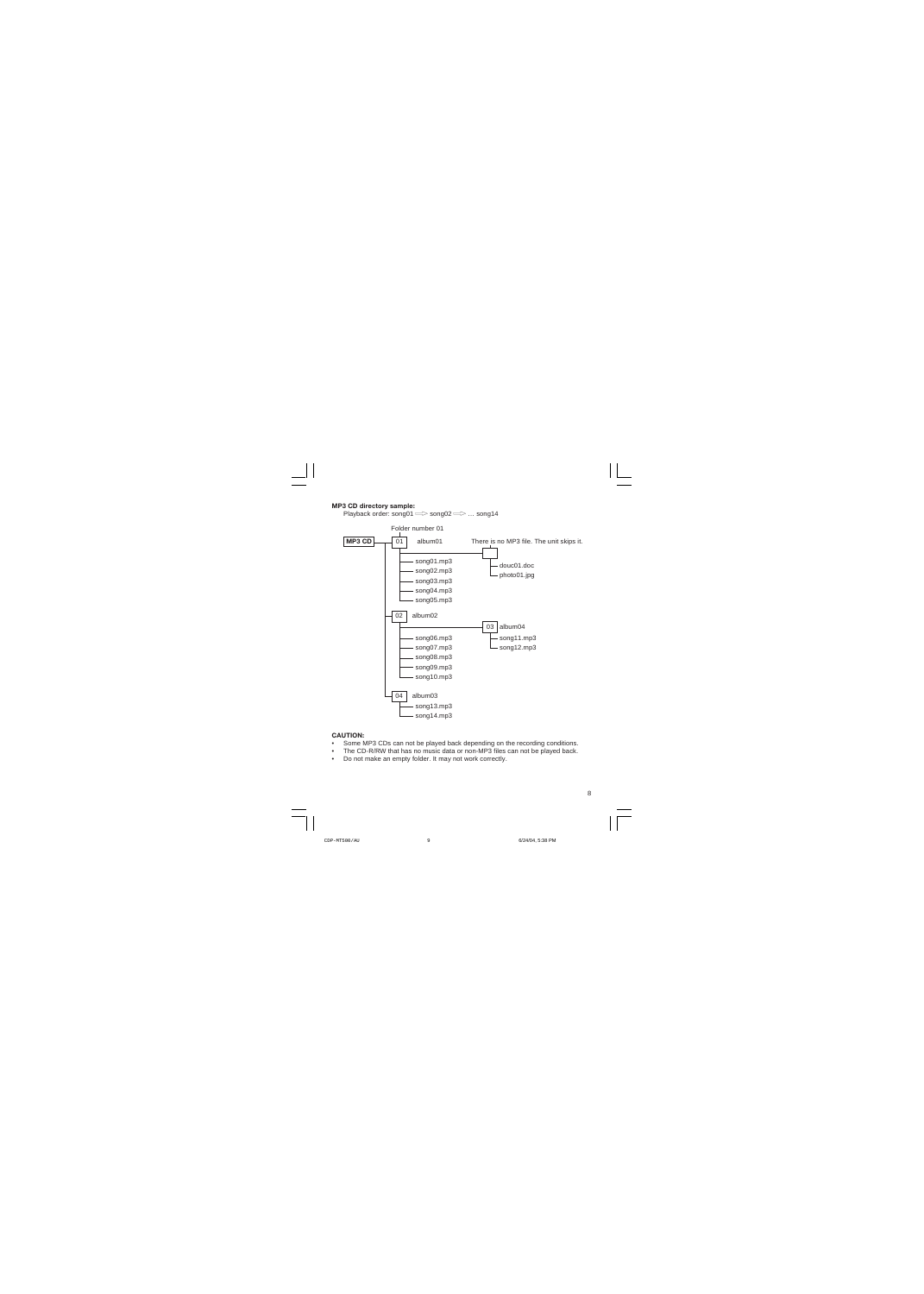# **BEFORE OPERATION**

#### **Anti rolling shock function**

In the previous anti-shock function, when skips occurred while available memory runs out, then the sound would suffer some interruption.

The new anti rolling shock function is designed to prevent skipping to the greatest extent possible instead of supplementing the skipped portion of the sound.

This is achieved by expanding the memory capacity, and in addition full attention has been given also to increasing the unit's signal reading capability.

Moreover, consideration has been given to eliminating the basic causes of skipping, both from the standpoint of horizontal shock and vertical shock.

Use this function when listening during walk or playing in a car.

When the POWER ON/ $\blacktriangleright$ /II button is pressed first time, the anti rolling shock function turns on automatically. "AS" blinks on the display. Then "AS" stop blinks when the buffer memory is full of next 45 seconds music data.



Note:

- Press the MENU/ASR button to turn the anti rolling shock function off. "AS" disappears. Press the button again to turn it on.
- Sound may skip or mute for a few seconds when you press the ASR button during play.
- Playing may stop when the unit gets strong shock even when the anti rolling shock function is on.
- When playing back MP3 CD, this function always works even if "AS" doesn't appear. (The function is not cancelled by pressing the ASR button.)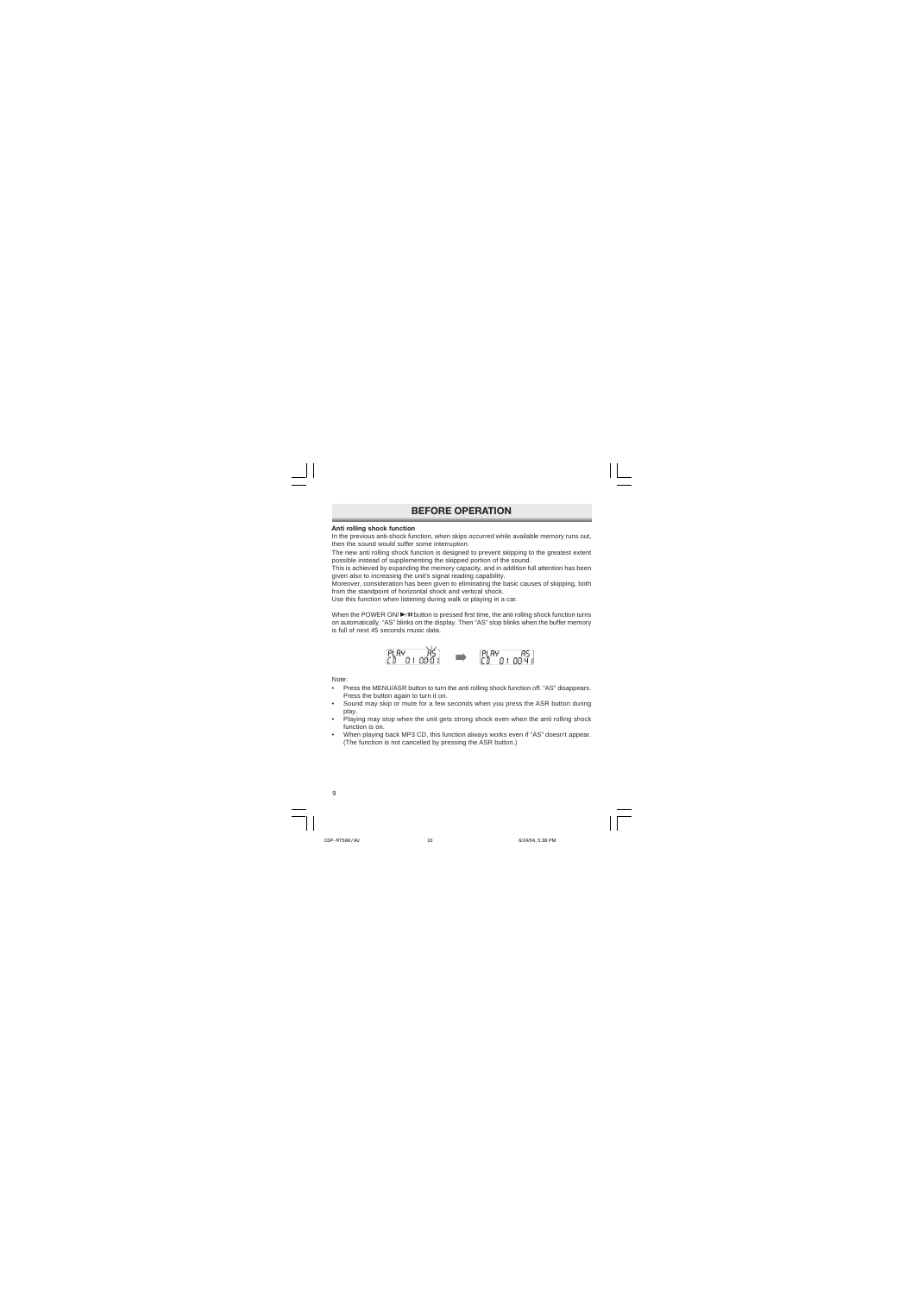#### **Dynamic bass boost system (DBBS)**

Set the DBBS switch to ON to enhance the bass sound.

#### **Auto power on function**

The power turns on automatically when POWER ON $/$   $\blacktriangleright$ /II button is pressed.

#### **Auto power off function**

The power turns off automatically after about 60 seconds when all tracks on a disc have been played or when the POWER OFF/ **n** button is pressed once to stop play.

#### **Hold function**

The HOLD switch disables the buttons from operating to prevent play from starting or stopping due to accidental operation. For normal use, leave the switch in the off position.

To prevent battery drain:

Set the HOLD switch to the on position when carrying the unit in a bag. The POWER ON/  $\blacktriangleright$  II button will not function even if the button is pressed accidentally. "HOLD" appears briefly on the display.



To prevent play from being interrupted:

Set the HOLD switch to the on position after starting play. "HOLD" appears briefly.

#### **If the operating buttons do not function when pressed ...**

- 1. Check whether the HOLD switch is on or not.
- 2. Remove the batteries and/or disconnect the AC adaptor from the unit. Wait a few seconds, then reinstall the batteries or reconnect the AC adaptor.
- 3. If the buttons still do not function, insert new batteries.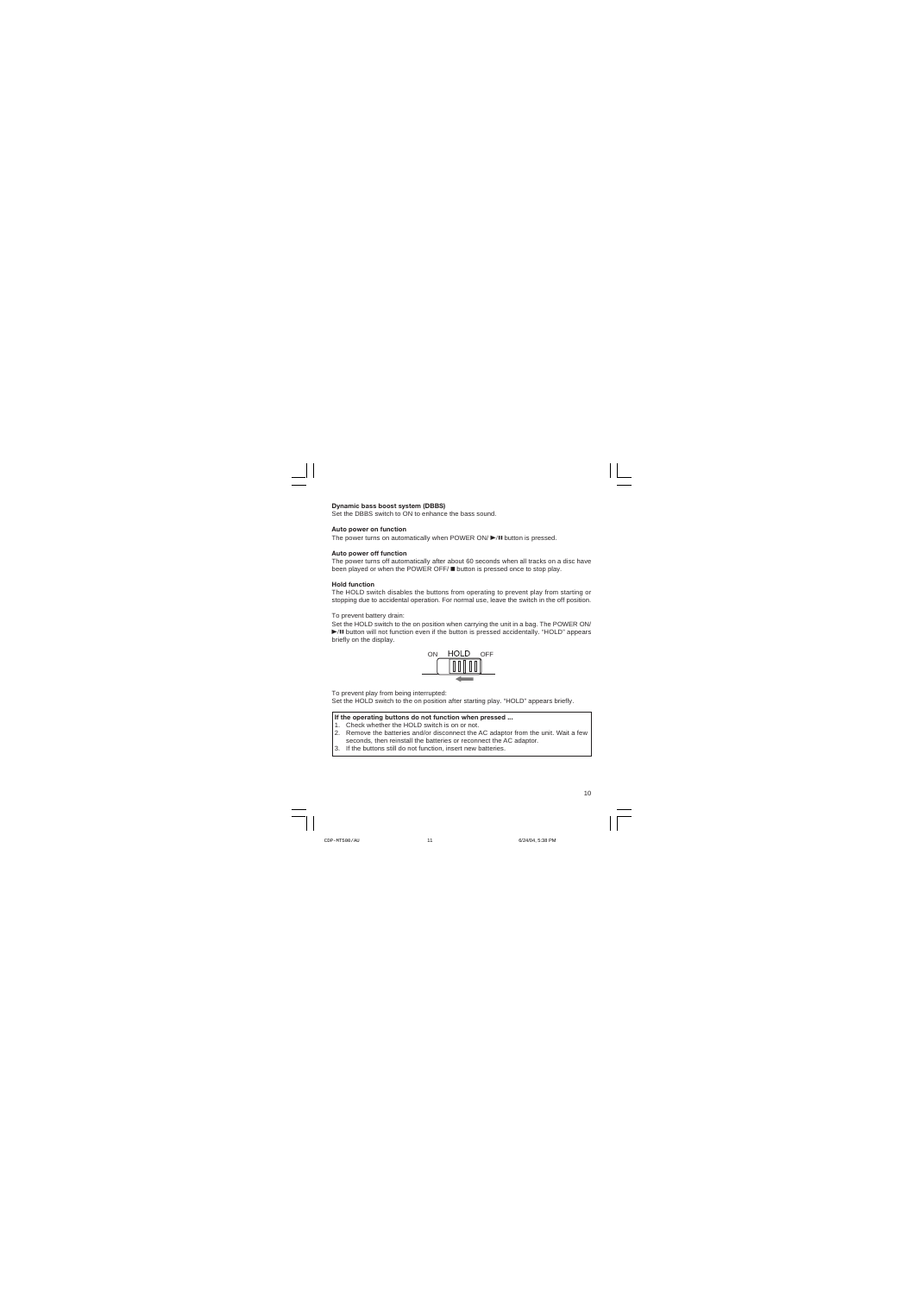# **HANDLING COMPACT DISCS**

Use compact discs bearing the symbol shown below. In addition to conventional 12 cm CDs, this unit can be used to play 8 cm CDs without an adaptor.



- Do not expose the disc to direct sunlight, high humidity or high temperatures for extended periods of time.
- Discs should be returned to their cases after use.
- Do not apply paper or write anything on the disc surface.
- Handle the disc by its edge. Do not touch the playing surface (glossy side).
- Fingerprints and dust should be carefully wiped off the playing surface of the disc with a soft cloth.

Wipe in a straight motion from the center to the outside of the disc.

• Never use chemicals such as record cleaning sprays, antistatic sprays or fluids, benzene or thinner to clean compact discs.

The unit will not play a disc that has been inserted upside down, or discs which do not conform to the Compact Disc standard.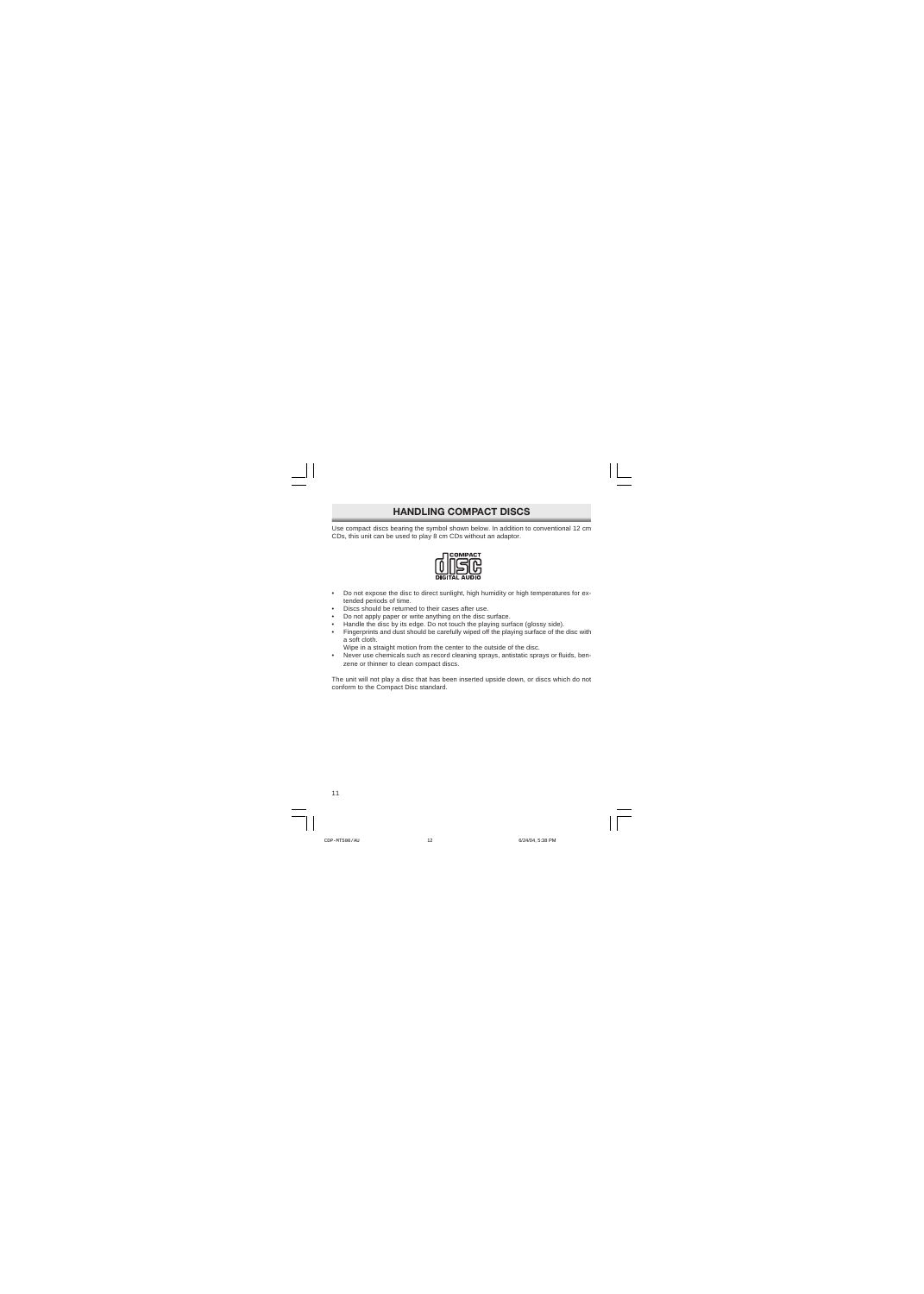# **PLAYING A DISC**

#### **BASIC OPERATION (MUSIC CD) (MP3 CD)**

- Be sure to reduce the volume before connecting or disconnecting the headphones.
- 1. Connect the remote control and headphones, then plug the cord from the remote control into the PHONES socket.
- 2. Set the Function switch to CD.
- 3. Slide the OPEN switch right to open the disc compartment lid.
- 4. Hold the disc with the labeled side up and press it onto the pivot until it "clicks" into place.



**WARNING!** 

Do not insert your fingers into the opened panel. You may damage the unit or cause personal injury.

Do not allow young children to operate the unit unattended.

To remove the disc Remove the disc while pressing the pivot.

- 4. Close the disc compartment lid.
- 5. Press the POWER ON/ $\blacktriangleright$ /II button to begin play.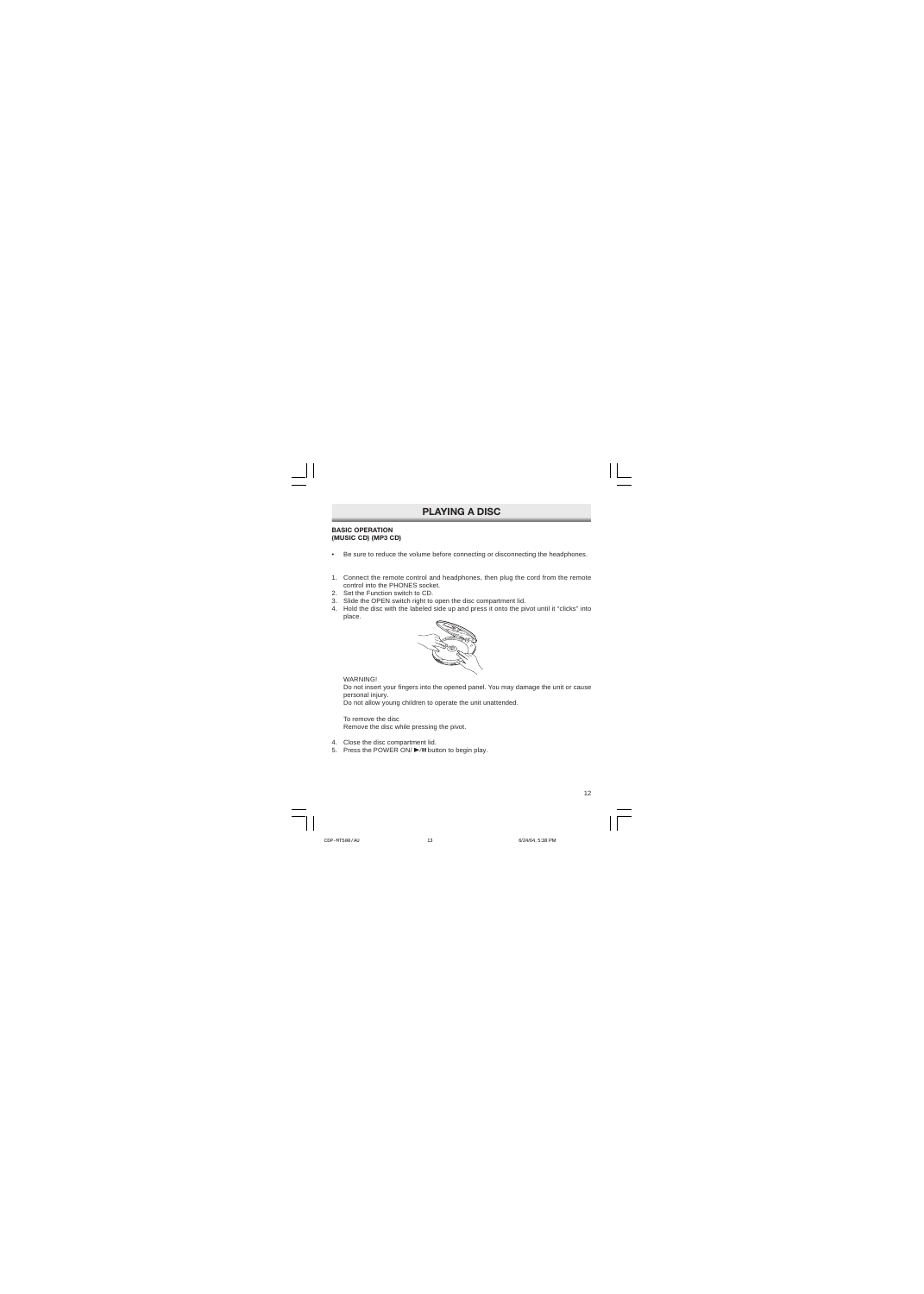#### **For Music CD**

PI RY track number  $\Box$  elapsed playing time

#### **For MP3 CD**

The music information ("Title, "Artist" and "Album") scrolls.



The track number and elapsed playing time for the current track are displayed.

- 6. Adjust the VOLUME control as desired.
- 7. To stop play temporarily, press the POWER ON/ DI button, "PAUSE" appears and the elapsed playing time blinks. Press the  $\blacktriangleright$ /II button again to resume.
- 8. To stop play, press the **n** button once. The total number of tracks and total playing time appear.
- $\bullet$  To turn the power off, press the POWER OFF/ $\blacksquare$  button once again.

#### **Skip play**

To skip to track 6 while track 3 is playing, press the SKIP/TUN  $+$   $\blacktriangleright\blacktriangleright$  button repeatedly until "06" (music CD) or "006" (MP3 CD) appears on the track number section.

To skip back to track 3 while track 6 is playing, press the SKIP/TUN  $-A \blacktriangleleft$  button repeatedly until "03" (music CD) or "003" (MP3 CD) appears on the track number section.

#### **Search (forward/reverse)**

If the  $\blacktriangleright$  or  $\blacktriangleright$  or  $\blacktriangleright$  button is pressed during play, the player will search at high speed in the forward or reverse direction while the button is being pressed. When the button is released, normal play will continue.

#### **Resume play**

Press the Resume/ $\triangleright$  button to return to the begining of last played track.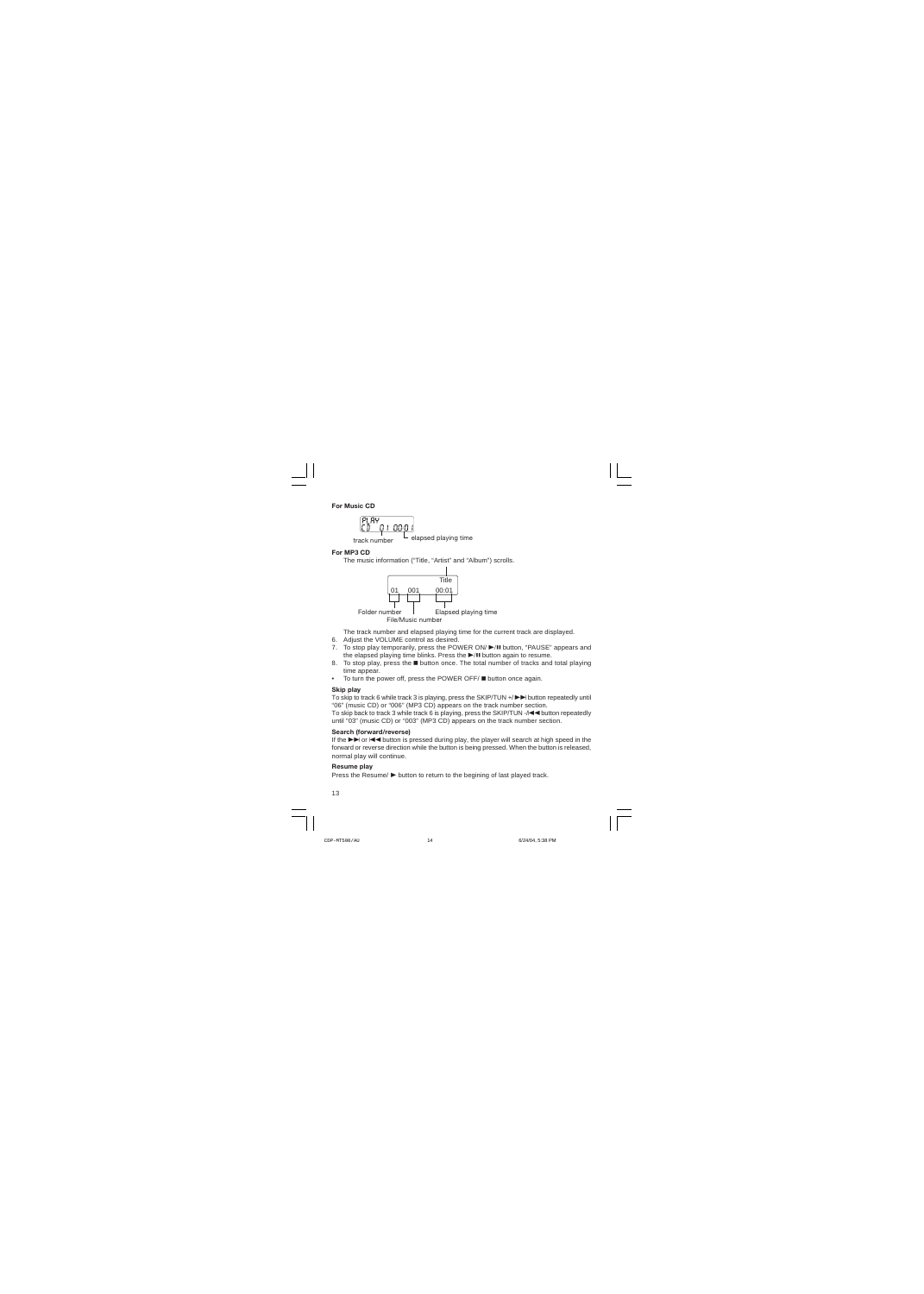### **PROGRAMMED PLAY**

Up to 24 tracks on a disc can be programmed for play in any order. **Programmed playback (MUSIC CD)**

1. Press the PROG/MEMORY button during stop or pause mode.



2. Press the  $\blacktriangleleft \blacktriangleleft$  or  $\blacktriangleright \blacktriangleright$  button to select a track.

3. Press the PROG/MEMORY button.



- 4. Repeat steps 2 and 3 to programme tracks.
- 5. To check the programme contents after all tracks have been programmed, press the PROG/MEMORY button repeatedly. The programmed track numbers sequentially appear on the display.
- 6. Press the  $\blacktriangleright$ /II button to start programmed play.
- To cancel programmed play.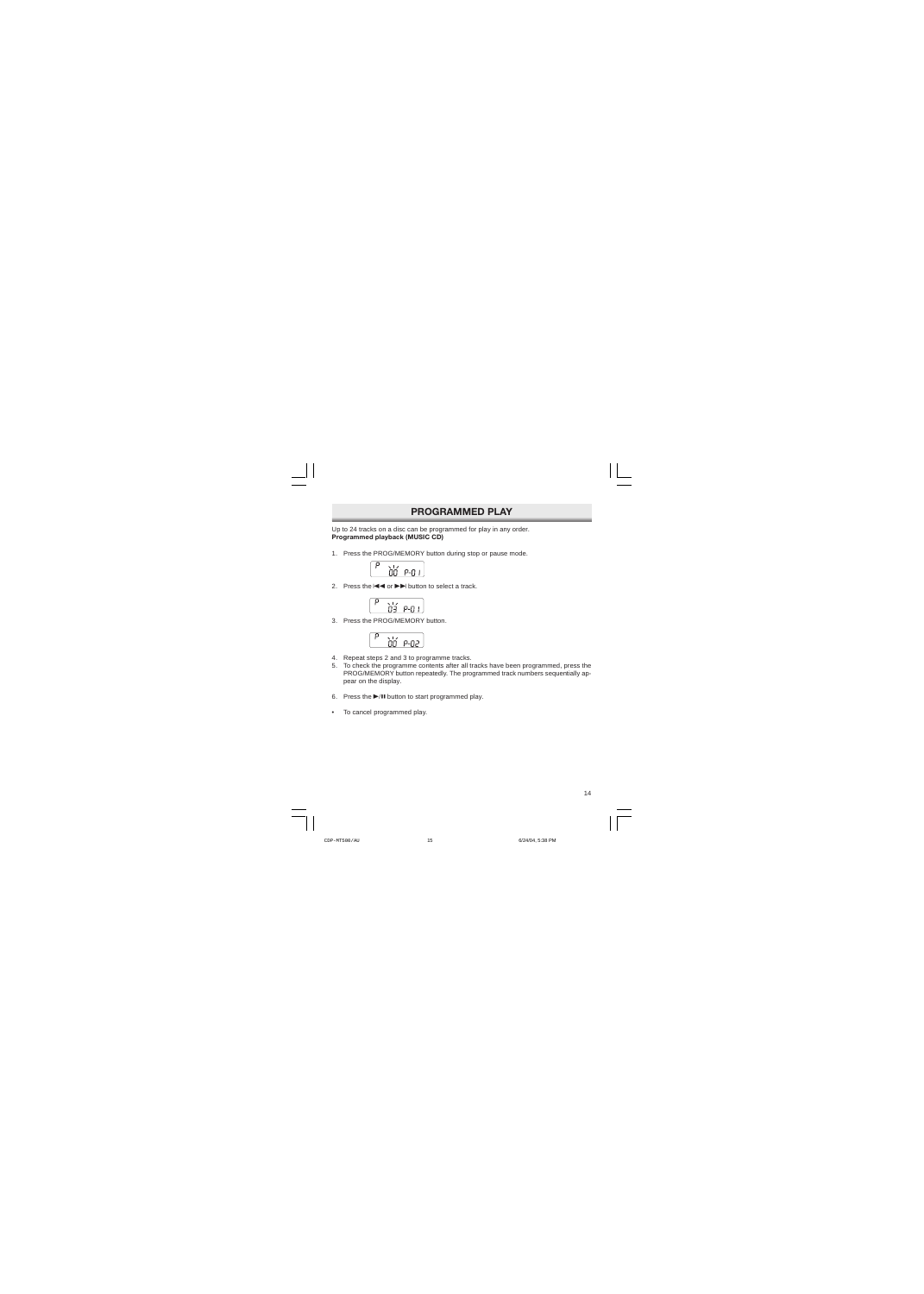### **Programmed Playback (MP3 CD)**

1. Press the PROG/MEMORY button during stop.

| $\overline{\phantom{a}}$<br>∍  |     | MP3  |
|--------------------------------|-----|------|
| $\overline{\phantom{a}}$<br>nn | റററ | P-01 |

2. Press the skip button to select a folder number.

|      | -3<br> |  |
|------|--------|--|
| ו זו | ٦1.    |  |

3. Press the PROG/MEMORY button. The folder number remains.

|      |      | بر ب             |
|------|------|------------------|
| ر ۱۰ | 'nnn | $\bigcap$ 1<br>D |

4. Press the skip buttons to select a track.



5. Press the PROG/MEMORY button. It is programmed.



- 6. Repeat steps 2 to 5 to programme track.
- 7. Follow the same procedure as steps 5 to 6 in the "programmed playback (MUSIC CD)".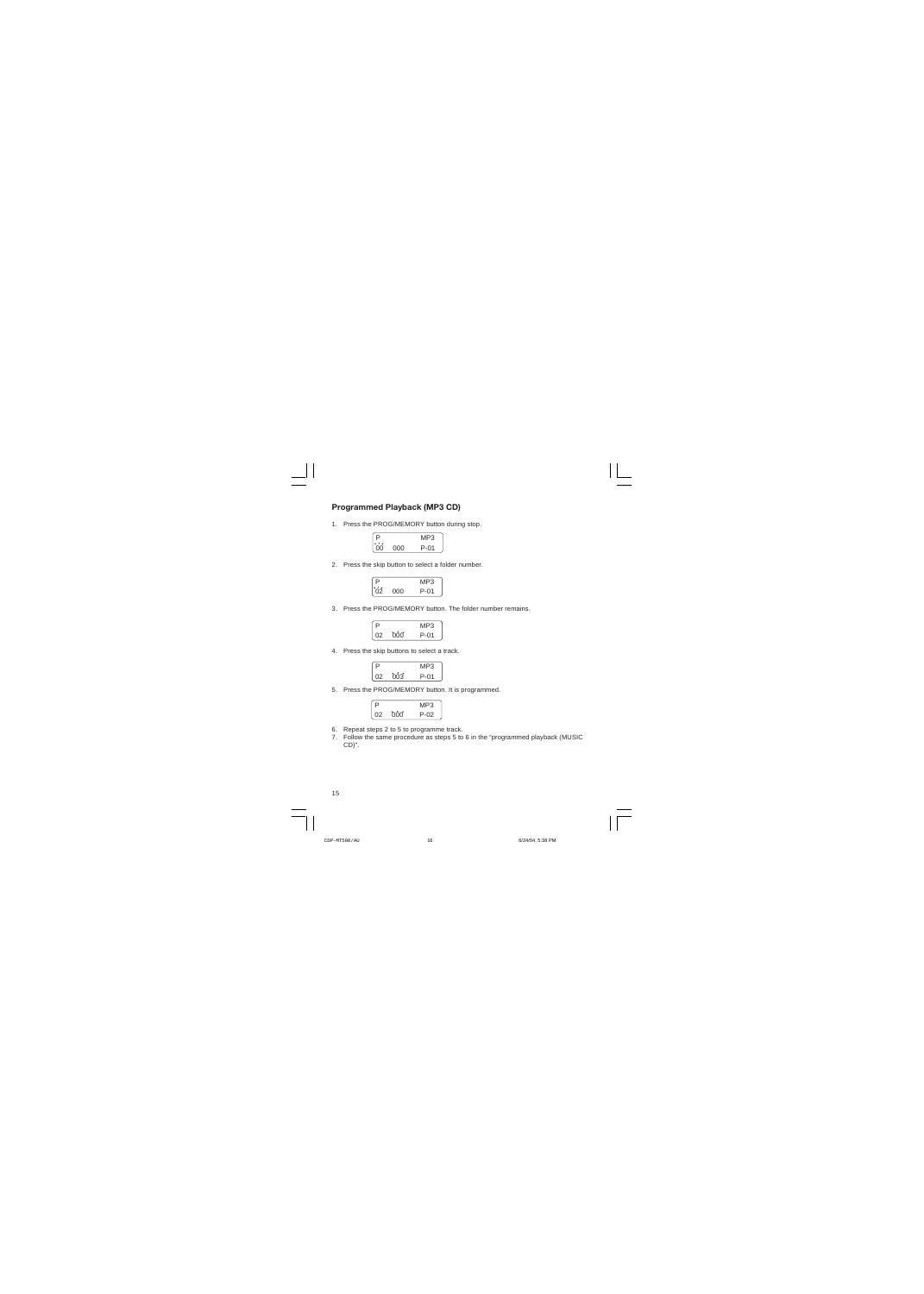### **Changing a programme**

#### **To add a new track to a programme:**

- 1. In the stop or pause mode, press the PROG/MEMORY button repeatedly until "nn" (MUSIC CD) or "[In]]" (MP3 CD)blinks on the track number section.
- 2. Select a track as explained above.
- 3. Press the PROG/MEMORY button.

#### **To change a track:**

- 1. In the stop mode, press the PROG/MEMORY button repeatedly until the track number to be replaced is displayed.
- 2. Select a track as explained above.
- 3. Press the PROG/MEMORY button.

#### Note:

- Programmed details cannot be partially deleted or inserted.
- The programmes will be lost after turn off the power or the disc compartment is opened.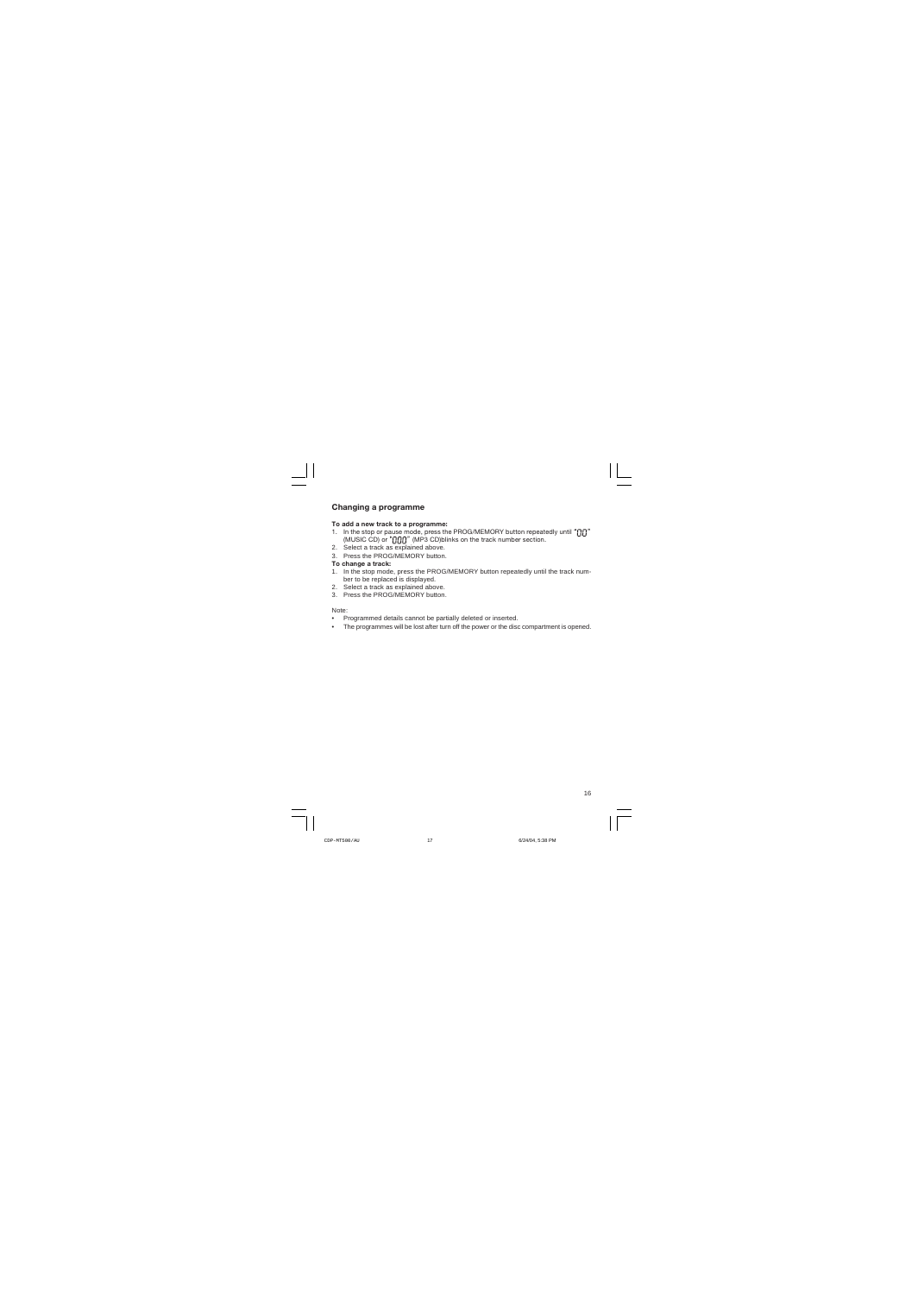# **ADVANCE OPERATION (MP3 CD)**

### **FILES Search playback (MP3 CD)**

1. Press the ASR/BAND/MENU button during stop, the alphabet will appear in the display.



- 2. Using the  $\blacktriangleright$ ,  $\blacktriangleleft$ ,  $\blacktriangleleft$ ,  $\blacktriangleright$  buttons to select the first letter of a folder you would like to listen.
- 3. Press the ENTER/CLEAR button and a list of folders starting with the selected letter will appear.
- 4. Using the  $\blacktriangleright$ ,  $\blacktriangleleft$ ,  $\blacktriangleright$  buttons to select the first letter of a file you would like to listen.
- Press the PRESET DOWN/ $\blacktriangleleft$  button to access the lower letters.
- 5. Press the ENTER/CLEAR button and a list of files starting with the selected letter will appear.
- 6. Press the RESUME/ $\triangleright$  or MODE/  $\triangleleft$  button to scroll through the list. When the desired files appears, press the ENTER/CLEAR button and the file will automatically start playing.

Note:

If you select a letter that does not contain any files, "No File" will appear in the display.

### **FOLDER SEARCH AND MP3 DIRECTORIES PLAYBACK**

1. Press the ASR/BAND/MENU button twice during stop. the first folder will appear in the display as well as its contents. Example:



- 2. Press the PRESET DOWN/  $\nabla$  or the PRESET UP/ $\blacktriangle$  button to change folder.
- 3. Press the RESUME/ $\blacktriangleright$  or MODE/ $\blacktriangleleft$  button to select a file from the folder, then press the ENTER/CLEAR button and the file will automatically start playback.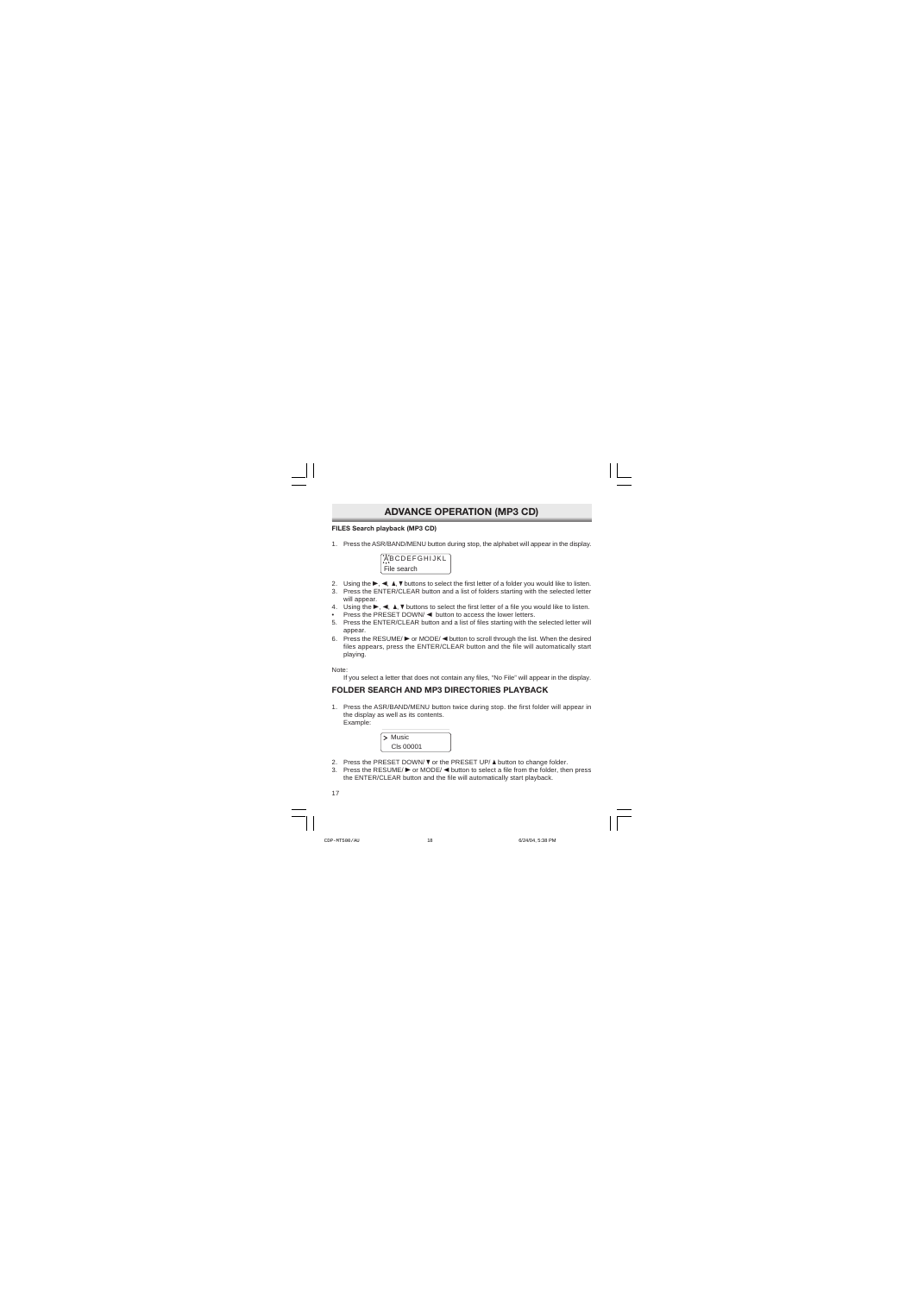# **VARIOUS PLAYING MODE**

Press the MODE/<br />
button repeatedly during stop to select a various play mode available. Each time the button is pressed, the mode changes as shown below:

Repeat one (REP 1)  $\rightarrow$  Repeat all (REP A)  $\rightarrow$  Repeat D (REP D)  $\rightarrow$  Introscan  $(INTRO) \longrightarrow$  Random play (RANDOM)  $\longrightarrow$  Released

- During programmed play mode, "RANDOM" (random play) can not be selected.
- Repeat D only for MP3 CD play.

Once the desired play mode is displayed, press the  $\blacktriangleright$  II button to begin play in that mode.

#### **REPEAT PLAY**

You can play tracks repeatedly in normal or programmed play modes.

#### **Single track repeat**

Press the MODE/< button once during play. "REP 1" appears on the display.

#### **All tracks repeat**

Press the MODE/< button twice during play. "REP A" appears.

• To cancel repeat play, press the MODE/< button repeatedly until "REP 1" or "REP A" is disappeared.

#### **Repeat D**

Repeat all tracks in selected folder (MP3 CD only). Press the MODE/< button three times during play. "REP D" appears.

#### **INTROSCAN**

- 1. Press the MODE/< button three times during stop. "INTRO" blinks.
- 2. Press the  $\blacktriangleright$ /II button. The first 10 seconds of each track on a disc are played from the first track.
- 3. When the desired track is playing, press the  $\text{MODE}/\blacktriangleleft$  button twice. Normal play continues.

#### **RANDOM PLAY**

- 1. Press the MODE/<br />
button four times during stop. "RANDOM" blinks.
- 2. Press the  $\blacktriangleright$ /II button. All tracks on the disc are played in random order.
- To cancel random play, press the MODE/<br/>thousing once.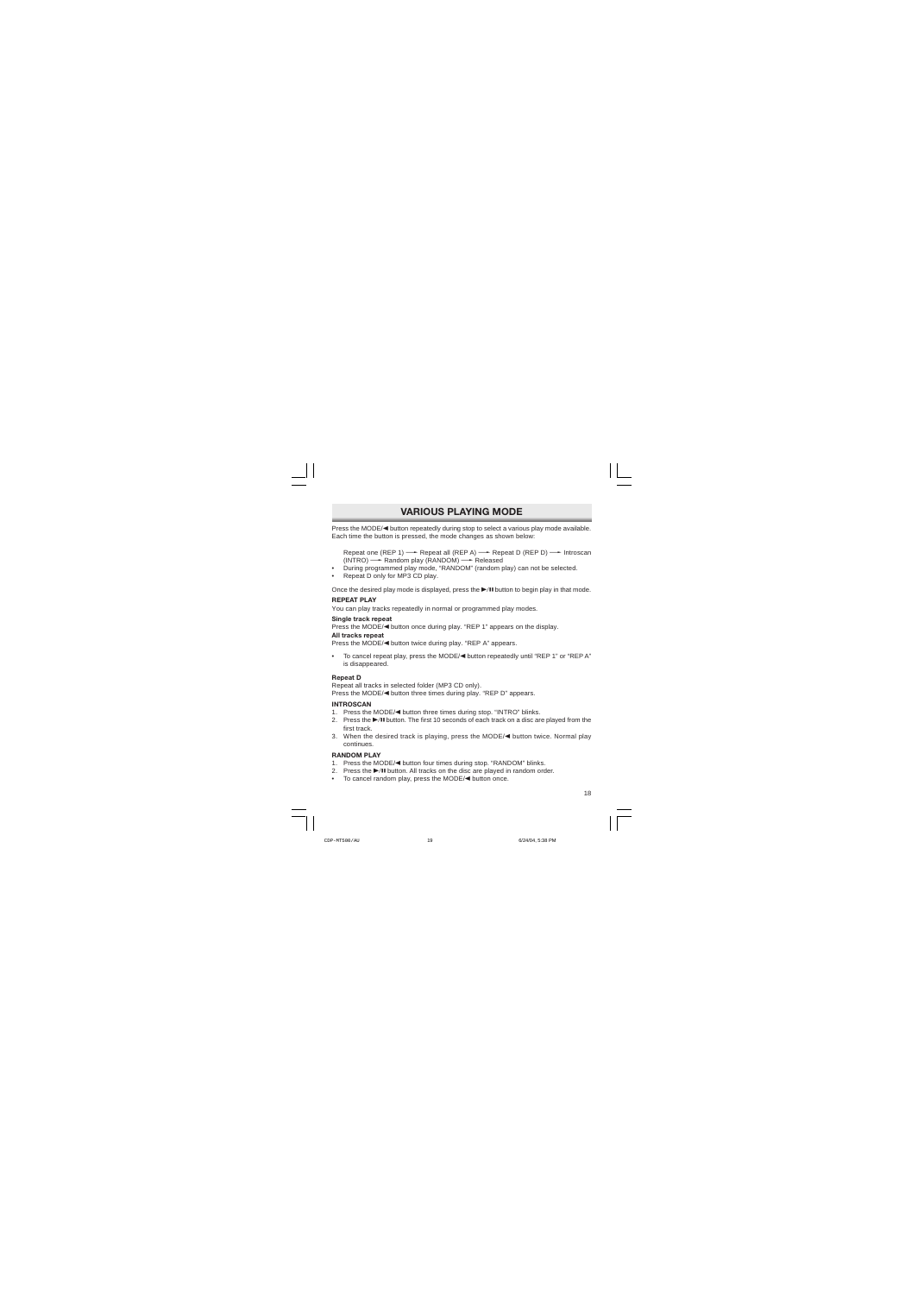# **USING THE LINE OUT SOCKET**

#### **To record from the CD player**

Connect the patch cable (not supplied) from the LINE OUT socket on the unit to the LINE INPUT sockets on a cassette recorder.

#### **To hear through a pair of speakers**

Connect the patch cable (not supplied) from the LINE OUT socket on the unit to the AUX or CD INPUT sockets on a stereo system.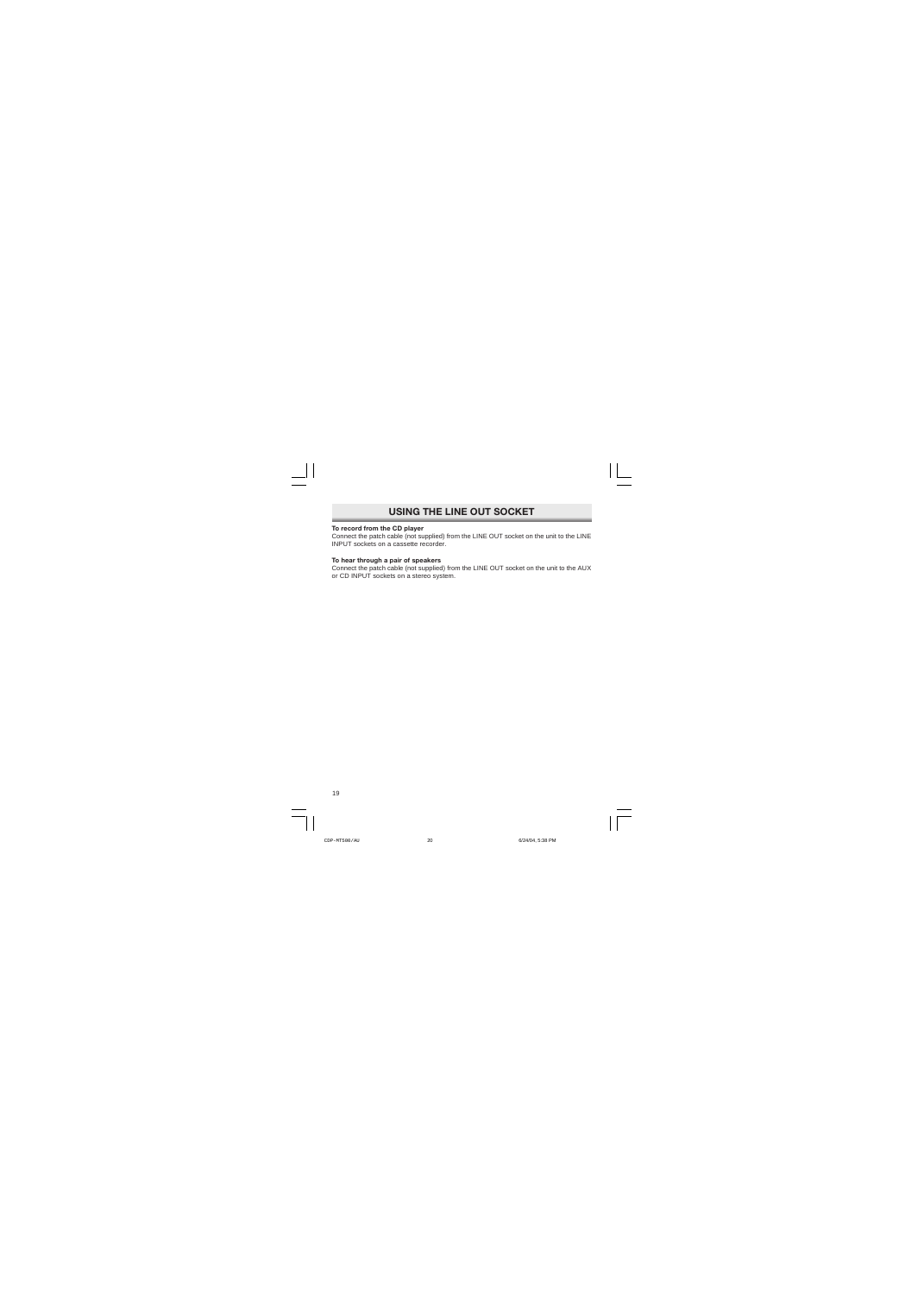# **LISTENING TO THE RADIO**

#### **Automatic/Manual tuning**

- 1. Set the function switch to RADIO.
- 2. Press the POWER ON/ >/II button to turn on the radio.
- 3. Press the ASR/BAND/MENU button to select AM or FM.
- 4. **Automatic tuning**

Press the  $\blacktriangleleft$  or  $\blacktriangleright$  button for at least 1 second to tune in a station. The unit will scan up or down the band and receive the next receivable station. Press the button again to continue.



#### **Manual tuning**

Press the  $\blacktriangleleft$  or  $\blacktriangleright$  button briefly until the desired frequency is displayed.

Auto Seek<br>FM 10325MHz

5. To turn off the radio, press the POWER OFF/ **D** button.

#### **To preset stations**

Up to 10 stations for FM band, 10 stations for AM band can be preset.

1. Tune in the station to be preset as described in "Automatic/Manual tuning".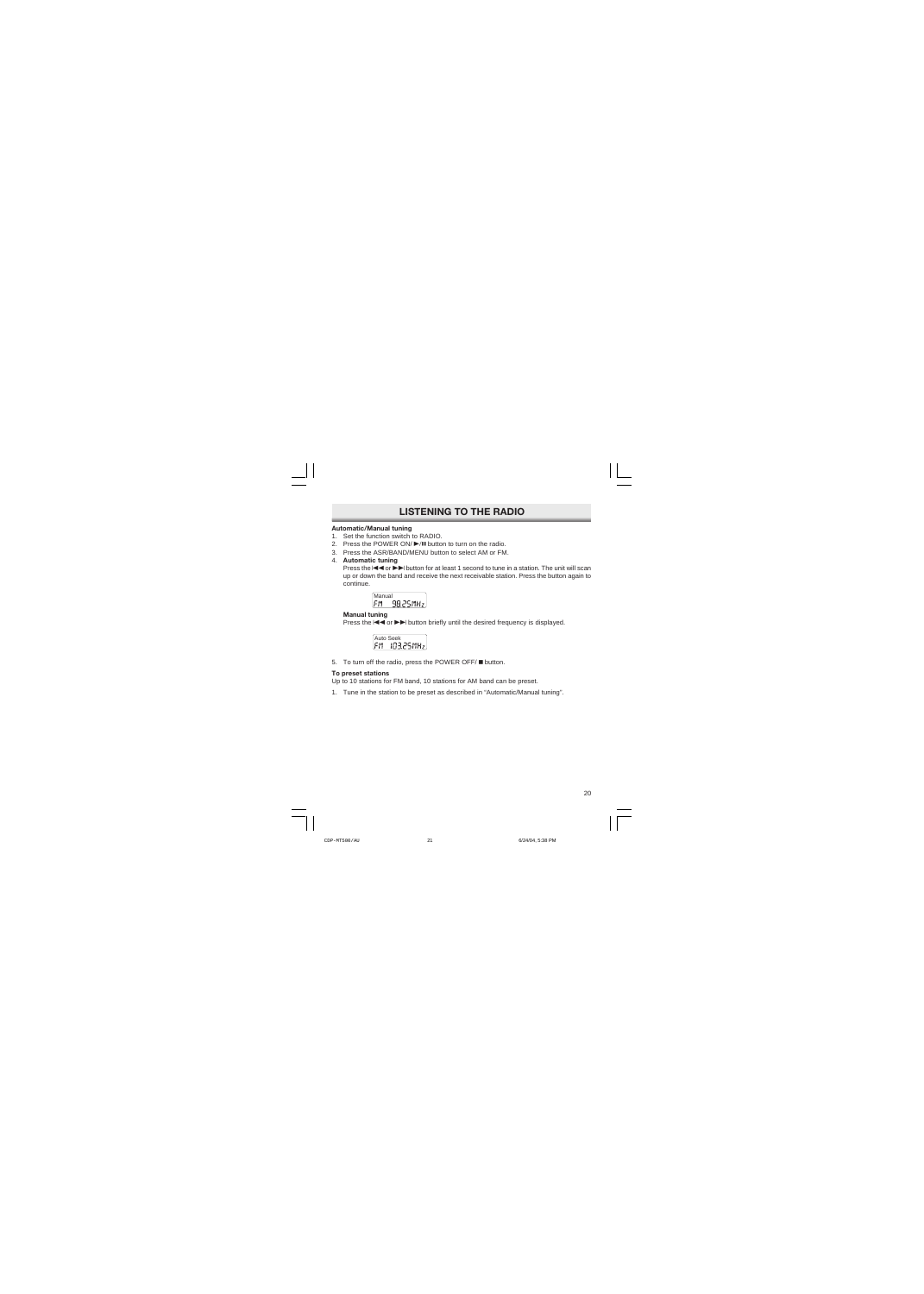2. Press the PROG button.

Memory : [] |<br>FM = IN325MHz

3. Press the PRESET DOWN or PRESET UP button on the front panel to select the channel number to be preset.



4. Press the PROG button. In this example, "103.25 MHz" FM station is preset on FM channel 9.



#### **Listening to preset stations**

- 1. Press the ASR/BAND/MENU button to select AM or FM.
- 2. Press the PRESET DOWN/ $\nabla$  or PRESET UP/ $\blacktriangle$  button on the front panel to select the desired channel number.

The selected channel number appears.

#### **To receive FM stereo broadcasts**

- (S) appears when an FM stereo broadcast is received in the stereo mode.
- If the signal from an FM stereo station is weak and reception is poor, press the MODE/  $\blacktriangleleft$  button to change to the mono mode. The reception may be improved, but the sound will be monaural.

#### **Antennas**

- **AM** This unit has a built-in ferrite bar antenna, which provides adequate reception in most areas. If reception is weak, turn the unit to improve reception.
- **FM**  The headphones act as an antenna for FM. Extend the headphone wire for best FM reception.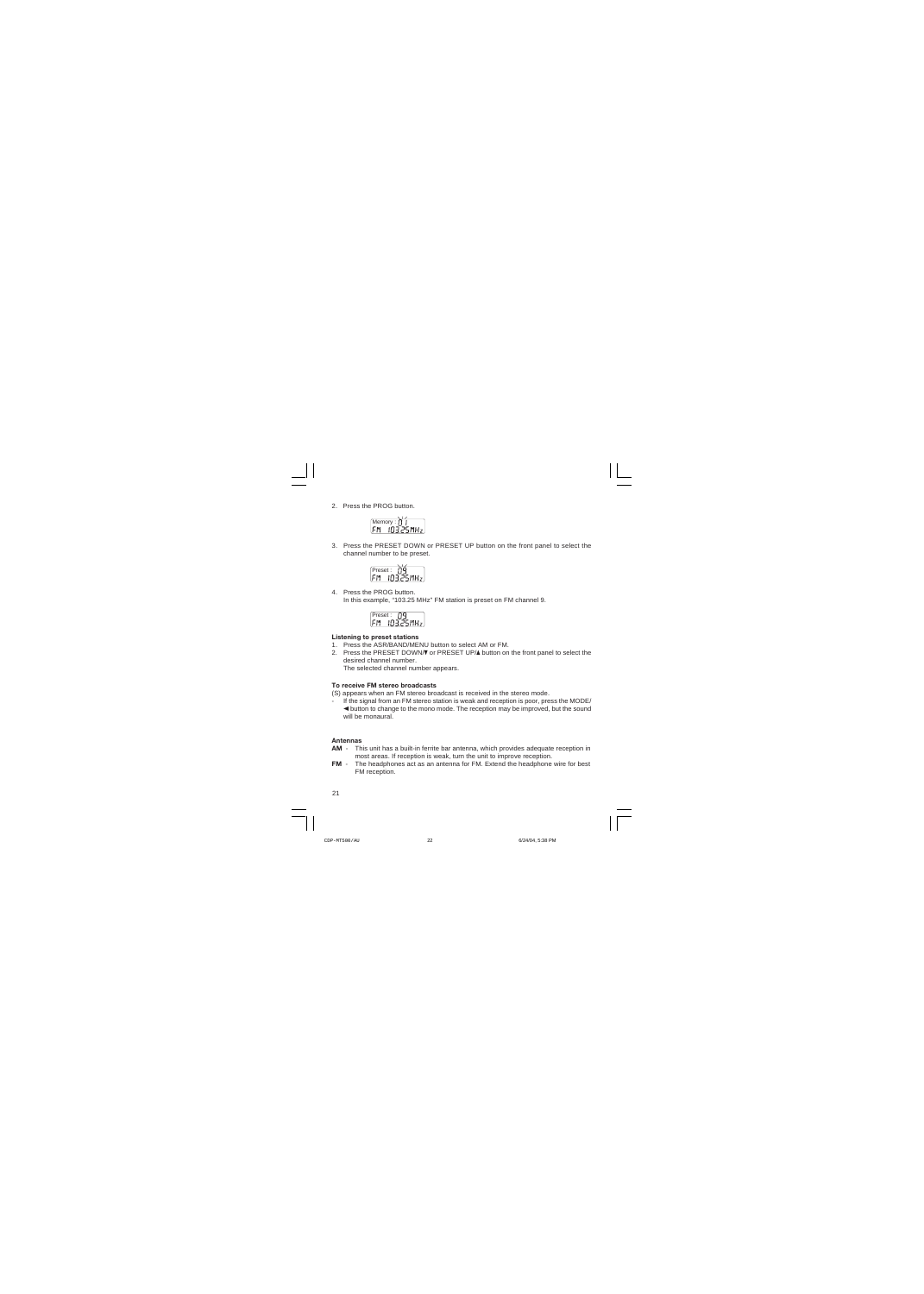### **CLEANING**

#### **Cleaning the pickup lens**

Dust on the pickup lens can lead to erratic operation and interruption of the sound during play.



- To clean the pickup lens, open the disc compartment lid. Blow the dust off of the lens using a camera lens blower (available at most camera stores).
- Do not touch the surface of the lens.

#### **Cleaning the cabinet**

Use a soft cloth moistened with plain lukewarm water and wrung dry. Never use benzol, benzene or other strong chemical cleaners.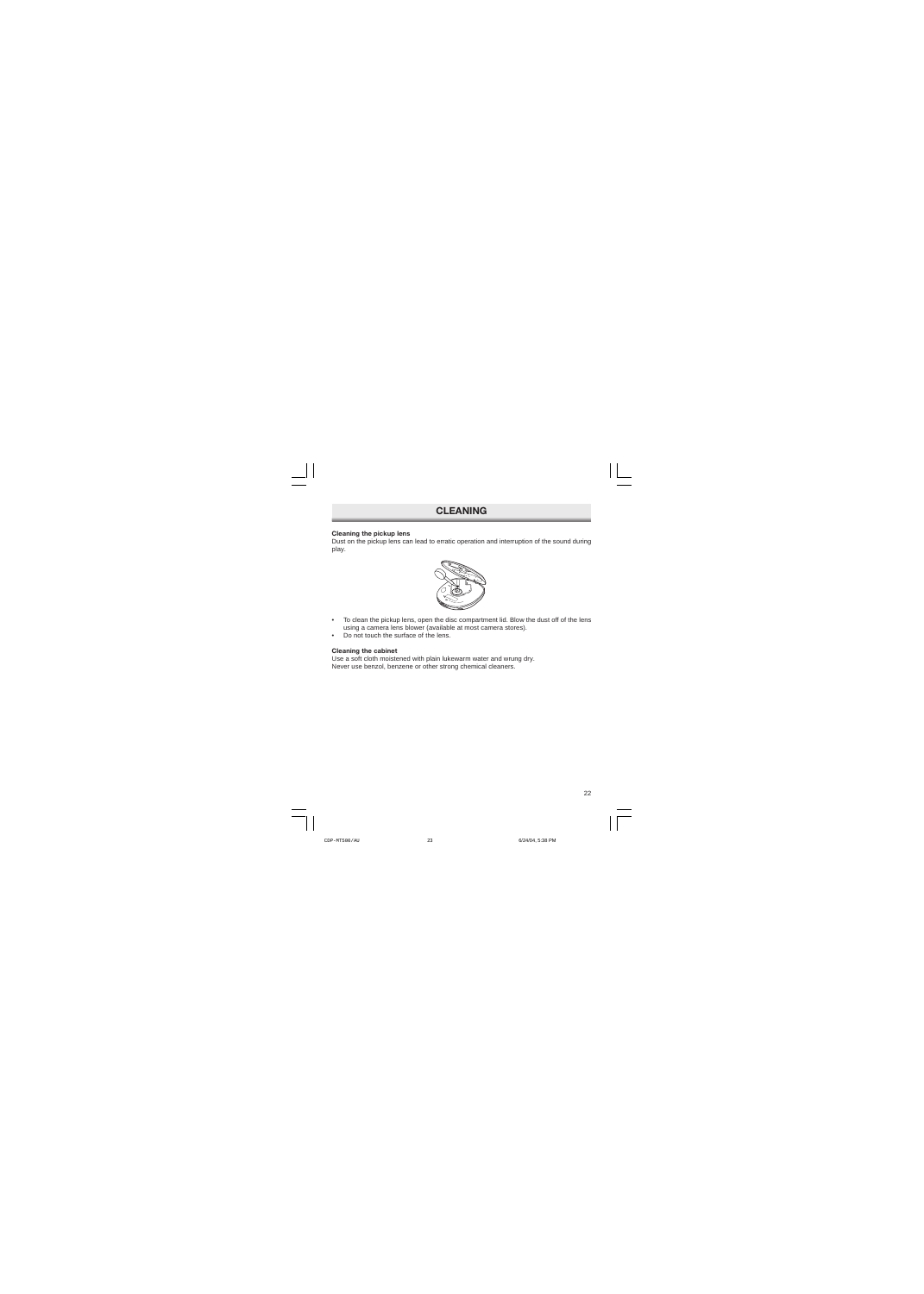### **SPECIFICATIONS**

#### **CD player**

| Channels:            |
|----------------------|
| S/N ratio:           |
| Wow and flutter:     |
| Sampling frequency:  |
| Pickup light source: |
| Pickup wave length:  |
| Laser output:        |

#### **Tuner**

#### **General**

Channels: 2 channels  $60$  dB undetectable 44.1 kHz Semiconductor laser 790 nm 0.5 mW (continuous wave max.)

Reception frequency: FM: 87.5 ~ 108 MHz AM: 522 ~ 1620 KHz

Terminal impedance: PHONES: 16 - 32 ohms Power source: AC adaptor: AC 230V ~ 240V DC IN: 4.5V (AC adaptor) DC: 3V (R6/AA x 2) Dimensions: 130 x 29 x 138 mm (W x H x D)<br>Weight: 130 x 240 deprox. 240 deproduced by Meight: Approx. 240g without batteries

Specifications subject to change without notice.